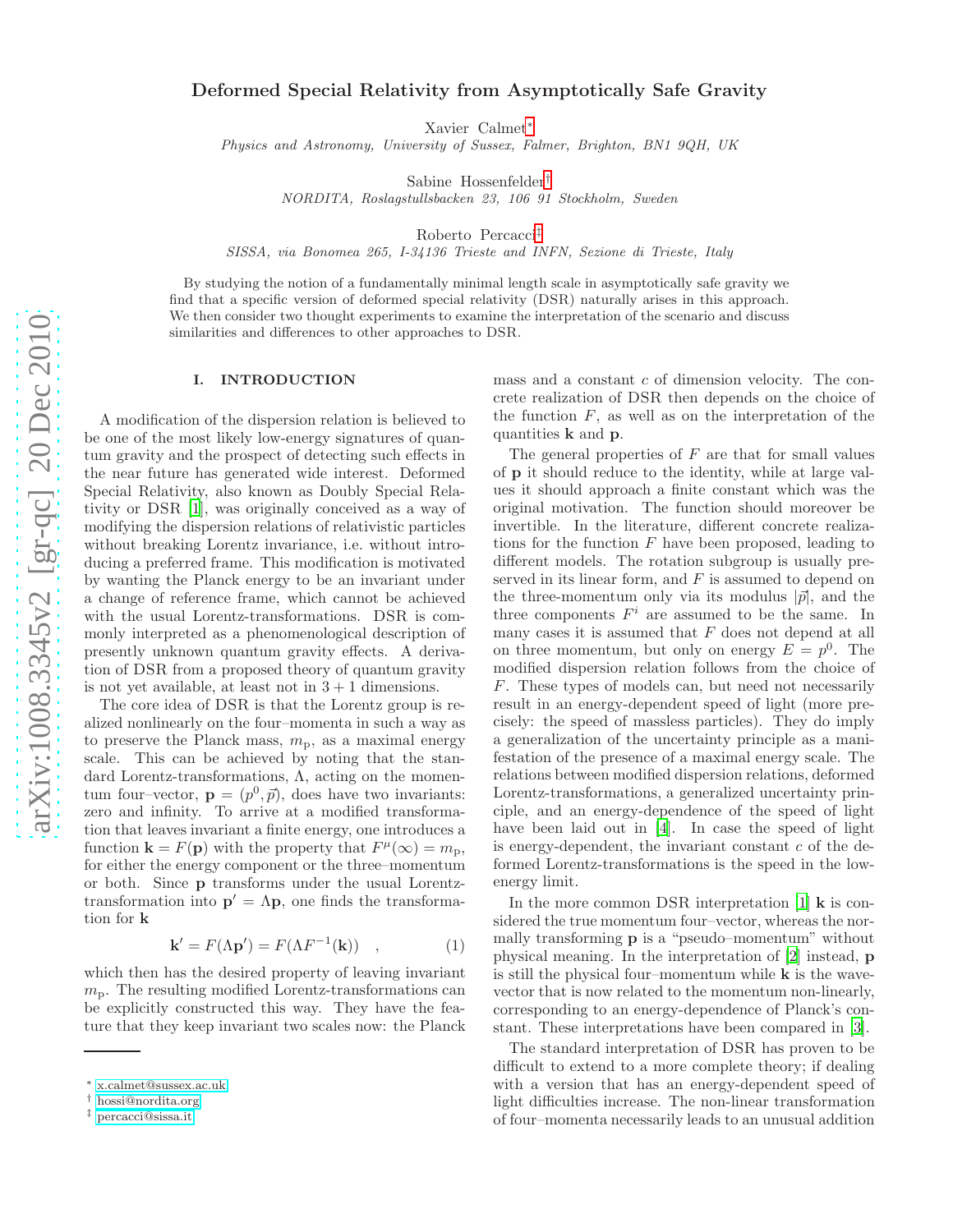law for energies which in turn leads to problems with constructing multi-particle bound states, known as the "soccer-ball problem" [\[5,](#page-4-4) [6\]](#page-5-0). An energy-dependent yet observer-independent speed of light causes problems with locality [\[7](#page-5-1)]. Presently, for neither of these problems a satisfactory solution is known.

In this brief paper, we want to look at the interpretation of DSR from a new point of view. We will see that DSR occurs naturally in scenarios with asymptotically safe gravity, and that this provides us with an unambiguous interpretation.

In the following we will use units with  $\hbar = c = 1$  and  $G = 1/m_{\rm p}^2$ .

## II. THE RUNNING PLANCK MASS

At the beginning, let us revisit the original motivation for DSR, to render the Planck mass invariant under Lorentz-transformations.

The Planck mass determines the strength of the gravitational interaction  $G = 1/m_p^2$ . As a coupling constant, G is however expected to run with energy as do all other coupling constants, thus  $m_p$  becomes energy-dependent too. One is thus left to wonder what is the meaning of the invariant constant  $m_{\rm p}$  in the deformed Lorentztransformations. It cannot correspond to the physical coupling constant at all energies. It can only be interpreted as being related to the coupling constant in the low energy limit, much like the other constant in the transformation, c, corresponds to the speed of light in the low energy limit while the physical speed of light actually becomes energy-dependent.

But more importantly, since the running Planck mass is the physically relevant one, we have to ask now for the meaning of the quantities we are transforming. Introducing an algebra that preserves the Planck mass seems meaningless if the Planck mass runs with energy. Moreover, as any other renormalized quantity, its value at a given energy is dependent on the renormalization scheme which is used. The situation is similar to Quantum Chromodynamics (QCD) where the value of  $\alpha_s$  at some energy scale is scheme dependent at higher order. In QCD the physical parameter is the QCD scale, which defines the energy scale at which QCD becomes strongly coupled. The analog of the QCD scale for quantum gravity is  $\mu_{\star}$  defined by  $G(\mu_{\star}) \sim \mu_{\star}^{-2}$  [\[8\]](#page-5-2). This condition implies that fluctuations in spacetime geometry at length scales  $\mu_*^{-1}$  will be unsuppressed. In a consistent theory of quantum gravity,  $\mu_{\star}$ , i.e. the scale at which quantum gravity effects become relevant, might be the physical quantity which one might want to preserve under deformed Lorentz transformations.

The way we will work towards understanding the implications of the running coupling is to emphasize that physical observables should be dimensionless, and these dimensionless constants have to be constructed using physical units, now given by the energy-dependent Planck mass. This basically means that at high energies, when the energy-dependence of the Planck mass becomes relevant, we have to be careful to chose the physically meaningful quantities. These considerations will allow us to address the above mentioned interpretational questions in DSR.

To be more specific, we will here deal with a particular scheme for the running of the gravitational coupling that has recently attracted a lot of attention, namely asymptotically safe gravity. Before we come to our core argument, in the next section we will briefly summarize the main features of asymptotically safe gravity.

#### III. ASYMPTOTICALLY SAFE GRAVITY

Asymptotic Safety is generally understood as a possible way of making sense of gravity as a fundamental quantum field theory [\[9\]](#page-5-3). One postulates that the Renormalization Group (RG) flow of the theory, described by a vector-field in the infinite dimensional space of all possible functionals of the metric, has a fixed point (FP) with finitely many ultra-violet (UV) attractive directions. Such directions correspond to so-called "relevant" operators and span (the tangent space to) a finite dimensional surface called the "UV critical surface". The requirement that the theory holds up to arbitrarily high energies then implies that the natural world must be described by a RG trajectory lying in this surface, and originating (in the UV) from the immediate vicinity of the fixed point. If the surface has finite dimension  $d$ , then  $d$  measurements performed at some energy  $\lambda$  are enough to pin down all arbitrariness, and then the remaining (infinitely many) coordinates of the trajectory are a prediction of the theory which can be tested against further experiments.

Asymptotically Safe Gravity (ASG) is the case in which the fundamental gravitational interaction is asymptotically safe. This necessitates a modification of General Relativity whose exact nature is so far unknown. We will not enter here into a discussion of whether gravity is really asymptotically safe. Though we have some evidence [\[10\]](#page-5-4), it is a topic still under discussion. For the sake of our argument we will instead just take ASG as a given and explore the connections to DSR.

Let  $\lambda$  denote the RG scale. From a Wilsonian standpoint, we can refer to  $\lambda$  as "the cutoff". As is customary in lattice theory, we can take  $\lambda$  as unit of mass and measure everything else in units of  $\lambda$ . In particular we define

$$
\tilde{G} = G\lambda^2 \tag{2}
$$

the dimensionless number expressing Newton's constant in cutoff units. (Here and in the following, a tilde indicates a dimensionless quantity.) The statement that the theory has a fixed point means that  $G$ , and all the other similarly defined dimensionless coupling constants, tend to finite values when  $\lambda \to \infty$ .

For later purposes, it will be useful to have a hint of the general behavior of the running Newton constant. Simple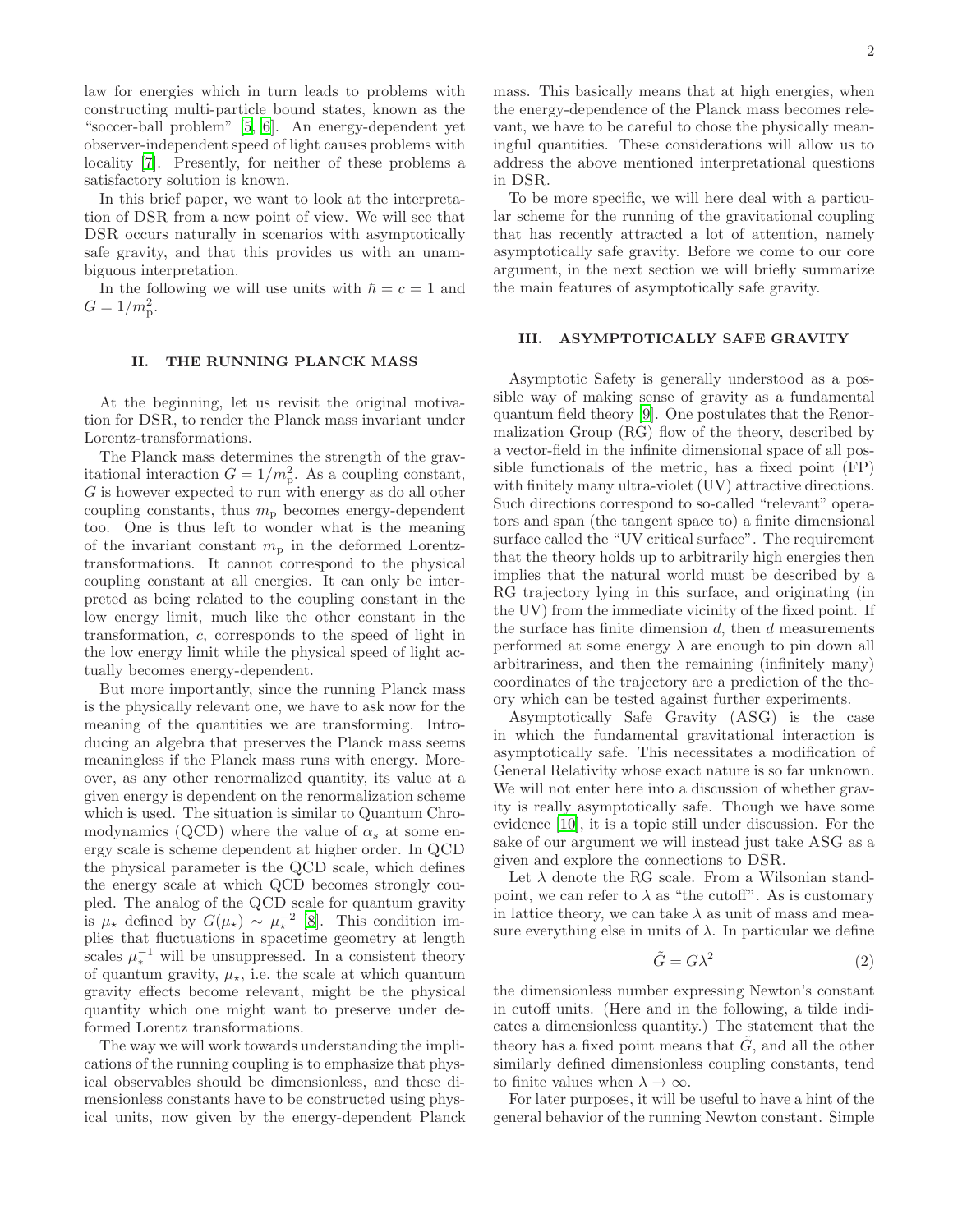dimensional analysis suggests that the beta function of  $1/G$  has the form

$$
\lambda \frac{d}{d\lambda} \frac{1}{G} = \alpha \lambda^2 \;, \tag{3}
$$

where  $\alpha$  is some constant. This expectation is borne out by a number of independent calculations, showing that the leading term in the beta function has this behavior, with  $\alpha > 0$ . Then the beta function of G has the form

<span id="page-2-0"></span>
$$
\lambda \frac{d\tilde{G}}{d\lambda} = 2\tilde{G} - \alpha \tilde{G}^2 \ . \tag{4}
$$

This beta function has an IR attractive fixed point at  $G = 0$  and also an UV attractive nontrivial fixed point at  $\tilde{G}_* = 1/\alpha$ .

Qualitatively the running of Newton's constant is characterized by the existence of two very different regimes:

• If  $0 < \tilde{G} \ll 1$ , which means for subplanckian energies, the first term on the r.h.s. of Eq. [\(4\)](#page-2-0) dominates. The solution of the flow equation is

$$
\tilde{G}(\lambda) = \tilde{G}_0 \left(\frac{\lambda}{\lambda_0}\right)^2 , \qquad (5)
$$

where  $\lambda_0$  is some reference scale and  $\tilde{G}_0 = \tilde{G}(\lambda_0)$ . Thus, the dimensionless Newton's constant is linear in  $\lambda^2$ , which implies that the dimensionful Newton's constant  $G(\lambda) = G_0$  is constant. This is the regime that we are all familiar with.

• On the other hand in the fixed point regime the dimensionless Newton's constant  $\tilde{G} = \tilde{G}_*$  is constant, which implies that the dimensionful Newton's constant runs according to its canonical dimension:  $G(\lambda) = \tilde{G}_{*}/\lambda^{2}$ . In this regime a kind of scale invariance is realized, in spite of the formal presence of dimensionful couplings.

The threshold separating these two regimes is naturally near the Planck scale, and in the real world  $G$  must go from its fixed point value at the Planck scale to very nearly zero at macroscopic scales.

## IV. A MINIMAL LENGTH?

Assuming that the behavior outlined above is realized for gravity (and that all the other couplings go to a fixed point as well) one can take the limit  $\lambda \to \infty$ . Thus, there does not seem to be a maximal energy or a minimal length scale, in ASG. But let us examine this argument more closely.

Just taking the limit of  $\lambda \to \infty$  does not tell us there really is a way to operationally resolving arbitrarily small structures. When addressing this question we have to keep in mind that a dimensionful quantity does not have any intrinsic value: it is only when we measure it in some

unit that we can attribute a value to it. In other words, if we denote  $u$  some quantity having the same dimension as  $\lambda$ , and which we take as a unit, then strictly speaking we can only measure dimensionless numbers such as  $\lambda/u$ .

Now, in quantum gravity it is very common and con-venient to measure masses in Planck units<sup>[1](#page-2-1)</sup>, so the physically meaningful "value of  $\lambda$ " is the dimensionless number  $\lambda\sqrt{G(\lambda)}$ . In the subplanckian regime G can be regarded as a true constant and this number scales linearly with  $\lambda$ , as we expect to happen. But in the fixed point regime, due to the running of G,  $\lambda \sqrt{G(\lambda)}$  becomes a constant, namely  $\sqrt{\tilde{G}_{*}}$ . So even though the dimensionful "Platonic" momentum scale  $\lambda$  goes to infinity, when measured in Planck units it has an upper bound [\[11](#page-5-5)]. Thus in a very physical sense one can say that the theory has a maximum energy scale and, by a similar reasoning, a minimum length scale.

It is often said that a minimal length must arise in quantum field theory when gravity is taken into account, based on very general considerations [\[12\]](#page-5-6). Perhaps the best known ones are based on some variant of Heisenberg's microscope: Any attempt at measuring coordinates with precision  $\Delta x$  will put in the localization region an energy of order  $1/\Delta x$ . When  $\Delta x$  is of the order of the Planck scale,  $\Delta x$  becomes comparable to the Schwarzschild radius associated to this energy, so any attempt at producing a more accurate localization will fail because a black hole is produced. Other arguments examine the attempt to measure the location of one particle using a highly energetic test particle. Then, the gravitational interaction of the test particle itself contributes an additional uncertainty to the measurement that becomes relevant only close to the Planck scale. In either case, it is then concluded that one finds an intrinsic fundamental limit to the possible resolution of structures which is argued to represent a universal cutoff rendering all field theories finite.

Such arguments rely on the validity of Einstein's equations down to the Planck scale. However, it is not obvious that this is a reasonable assumption once quantum effects are taken into account. For example, in ASG there is antiscreening: the dimensionful Newton's constant becomes smaller at shorter length scales, meaning that the strength of the gravitational coupling does not increase as strongly as predicted at tree level, and eventually completely stops growing. Recent analysis even indicates that, under these conditions, Planck scale black holes do not form [\[13\]](#page-5-7).

The argument we have offered instead is of purely quantum nature, but interestingly still leads to the same conclusion without assuming the validity of the classical

<span id="page-2-1"></span><sup>&</sup>lt;sup>1</sup> The argument would not change if we used any other coupling as a unit, because at a fixed points all dimensionful quantities run according to their canonical dimension, and any unit of mass would behave in the same way as the Planck unit.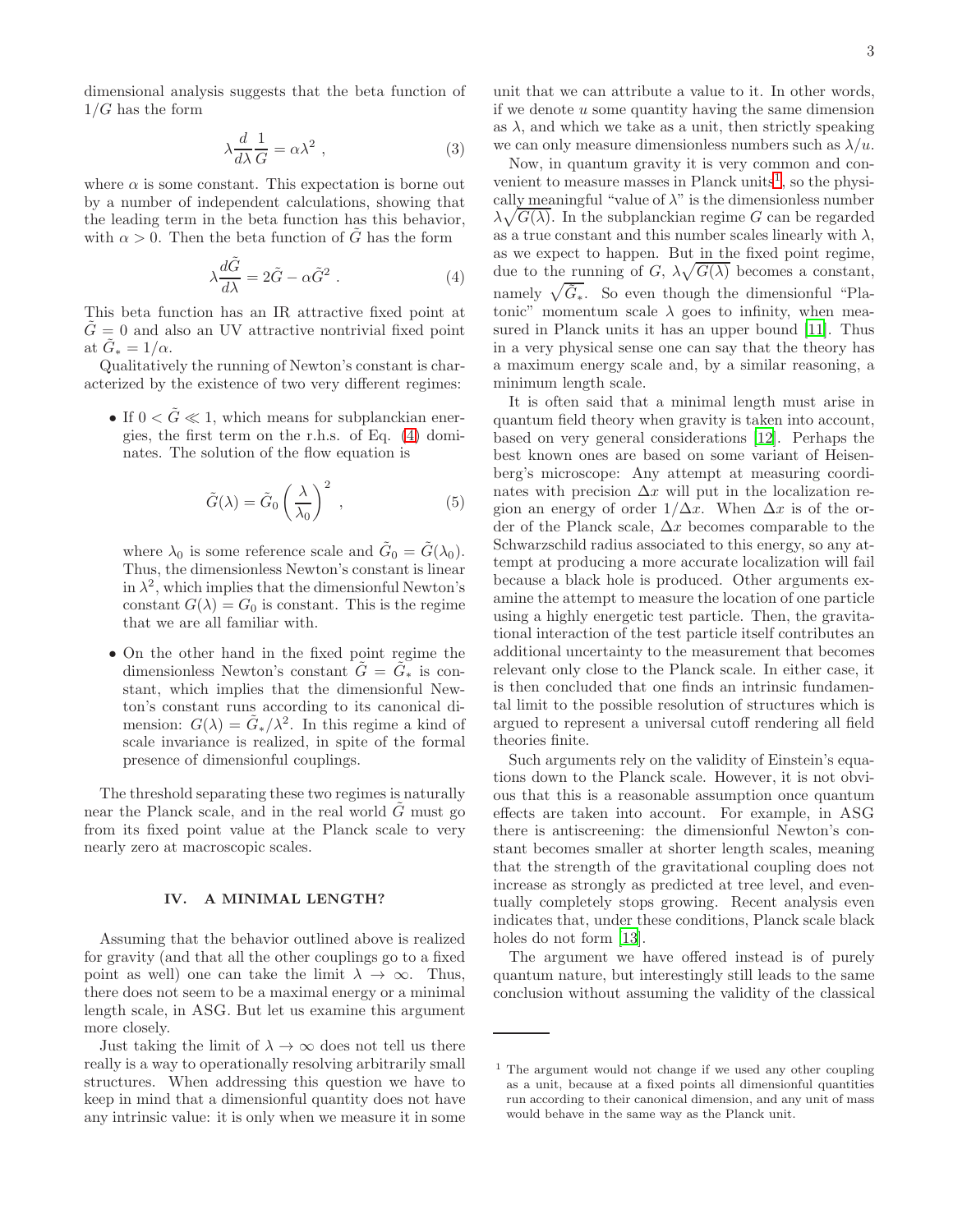Einstein's equations in the Planckian regime. This relation will be further studied in a forthcoming publication [\[14\]](#page-5-8).

# V. DSR FROM ASYMPTOTICALLY SAFE GRAVITY

In the preceding section we have argued that the physically meaningful, dimensionless, quantity  $\tilde{p}$  obtained from any momentum or energy p is the one being divided by the energy-dependent Planck mass:  $\tilde{\mathbf{p}} = \mathbf{p}\sqrt{G(\lambda)},$ where  $\lambda$  is some as yet unspecified function of **p**. For the sake of interpretation it is however more useful to reconnect this dimensionless quantity with another momentum measured in constant units. One obtains the "physical" momentum k from the "Platonic" momentum p by rescaling with the ratio of the fixed over the running Planck mass:

<span id="page-3-0"></span>
$$
\mathbf{k} = \mathbf{p} \sqrt{\frac{G(\lambda)}{G_0}} \ . \tag{6}
$$

As we argued in the preceding section, the assumption of asymptotic safety then implies that this physical momentum **k** has an upper bound. If we take  $\lambda$  to be some function of the momentum itself, for example  $\lambda = p^0$ , the similarity to DSR is striking, though we have to be careful not to jump to conclusions. The interpretation of the above equation depends on how one identifies the energy scale  $\lambda$  in the particular process one is considering.

It is important to note that the factor  $G(\lambda)/G_0$  in Eq. [\(6\)](#page-3-0) does not have to be invariant under the standard Lorentz transformation, i.e. is not necessarily an ordinary Lorentz scalar. It might for example contain contractions of momenta with the metric or curvature components, which are also functions of the energy content of the fields. If one makes a Taylor-series expansion of Eq. [\(6\)](#page-3-0) in p, the coefficients have a transformation behavior that is mixed between standard special relativity and DSR. In principle, one could use Eq. [\(6\)](#page-3-0) for each specific process and derive the form of DSR one is dealing with. However, our current understanding of ASG is not sufficiently developed to do this. In [\[15\]](#page-5-9) it was studied how a modified dispersion relation can arise from the renormalization group of gravity. It was assumed there however that the modification is a function of the three momentum squared.

Here, we will instead examine the interpretation of the DSR we arrive at. For that, we will consider two thought experiments: the measurement of the momentum of a free particle, and then a highly energetic scattering process.

In the ASG interpretation of DSR, for a freely propagating particle, there can be no DSR-modification, since there is nothing setting a scale that is being probed. A free particle does not cause strong gravitational effects, thus the coupling constant is well within the classical regime and the conversion factor in Eq. [\(6\)](#page-3-0) is equal to one to excellent precision. But in [\[6\]](#page-5-0) it was suggested to understand DSR as an effect occurring in the measurement process, an interpretation that we wish to investigate here. The momentum p, transforming linearly under Lorentz transformations, is then an intrinsic property of a particle, while k is the result of the measurement and the function  $F$  that relates the two is a property of the apparatus, taking into account the properties of the gravitational interaction between the particle and the apparatus.

To connect this thought to our approach from ASG, the question we are facing here is what would we measure for the momentum of a free particle. The notion itself is an oxymoron of course. A measurement is an interaction process, and thus the particle is no longer free when measured. To come as close as possible to the desired goal, we consider a measurement process taking place through many soft interactions. The concrete example we will have in mind is that of a particle detector in which the track of the particle, from which its momentum is deduced, consists of a very large number of ionization events, each removing a very small amount of momentum from the particle. But that then means that the relevant value of  $\lambda$  would always be small in Planck units and therefore this process would not probe the Planckian regime at all, even if the momentum of the particle (relative to the detector) is in the Planckian regime. Another way to see that DSR cannot arise in this way from the measurement process is that the measurement does not necessarily have to take place via gravitational interaction and certainly not via hard graviton exchange.

Consider now a scattering process, s-channel at treelevel, in the Planckian regime. The initial and final states are standard model particles, i.e. there is no graviton emission. The question is, what is the effect we get from the gravitational interaction that becomes non-negligible in this energy regime?

As argued above, for the ingoing and outgoing asymptotic scattering states we have no DSR-modification and also no bound on the momentum. Things do change however in the collision region. The scattering particles create a virtual particle in a region of strong gravitational effects. The scale that we have available here is the momentum of the exchange-particle, or the total momentum of the initial particles. It is this scale at which the running coupling should now be evaluated, leading us to conclude that the physically relevant momentum of the exchange particle is lowered in the ASG scenario from p to k with G being a function of the total energy of the initial particles. The virtual particle then produces asymptotically outgoing scattering states for which again we have no modification.

We can interpret this as follows. When the initial particles approach each other, quantum gravitational corrections become non-negligible. In this region, the gravitational interaction is modified in such a way that energy is effectively redistributed into gravitational degrees of freedom, leading to a decrease in the momentum that is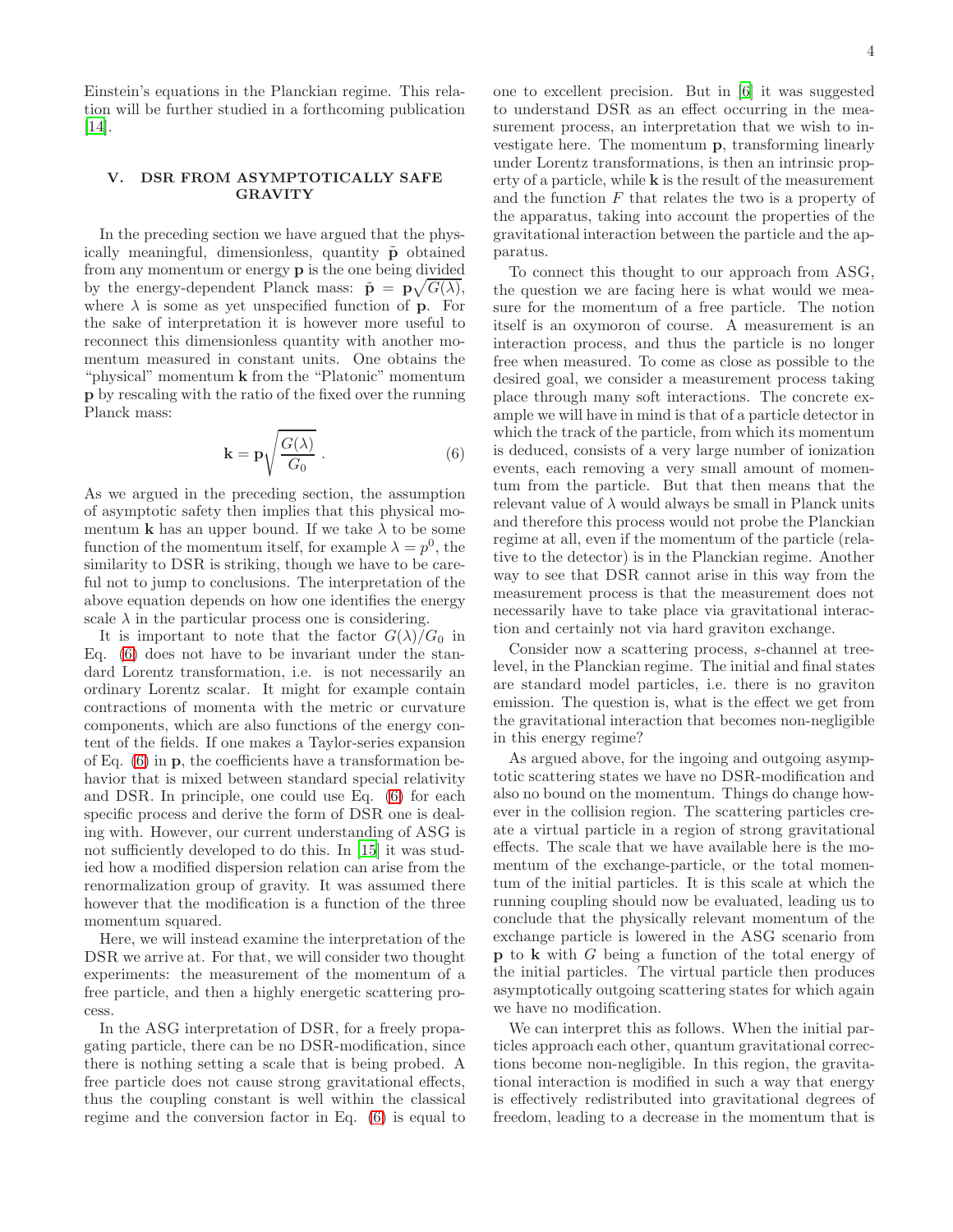transferred in the actual particle collision. If one merely looks at the interacting particles, it seems as if energy is decreasing when quantum gravitational effects become relevant, and is increasing again when they cease to be relevant. Since we have excluded real emission in gravitons however, the total energy of the scattering process is conserved, meaning that (by assumption of the scenario considered) the redistribution of energy is only temporary and confined to the interaction region. (Since for the in- and outgoing particles there is no modification, there is no ambiguity in identifying the conserved quantity.)

This interpretation is supported by the analysis in [\[16\]](#page-5-10), where it was found that in the RG-improved field equations of gravity, energy-momentum may not be conserved a prima facie. If one computes the Einstein tensor, one of course obtains an effective energy-momentum tensor that is conserved as usual. But then this effective tensor contains contributions from the background geometry. These contributions can be interpreted as a fluid which interacts with the coarse grained gravitational degrees of freedom.

The interpretation of DSR that we arrive at here from the ASG-approach differs from the usual DSR scenario in that we have no modification for freely propagating particles, basically because there is nothing besides the invariant mass of the particle that could set a scale for this modification, and for all particles we know these masses are much below the Planck scale. The interpretation proposed here differs from the interpretation in [\[6](#page-5-0)] in that we have found the measurement process to not cause DSR-modifications either. The interpretation found here is instead akin to the one considered in [\[2](#page-4-2), [3\]](#page-4-3) in that here too a modification is only present for virtual particles. These two scenarios differ however in two points. First, in  $[2, 3]$  $[2, 3]$  $[2, 3]$ , the quantity **k** has been interpreted as the wavevector of the virtual particle, an interpretation for which we have no need here. Second, the model considered in [\[2](#page-4-2), [3\]](#page-4-3) is based on one universal function relating the quantities k and p. Here instead, the relation between these both quantities is dependent on the process under investigation.

The interpretation of DSR suggested by the ASG approach has the merit of doing away with the two major

- <span id="page-4-0"></span>[1] G. Amelino-Camelia, Testable scenario for relativity with minimum-length, Phys. Lett. B 510, 255 (2001) [\[arXiv:hep-th/0012238\]](http://arxiv.org/abs/hep-th/0012238); J. Kowalski-Glikman, Observer independent quantum of mass, Phys. Lett. A 286, 391 (2001) [\[arXiv:hep-th/0102098\]](http://arxiv.org/abs/hep-th/0102098); G. Amelino-Camelia, Doubly special relativity, Nature 418, 34 (2002) [\[arXiv:gr-qc/0207049\]](http://arxiv.org/abs/gr-qc/0207049); J. Magueijo and L. Smolin, Generalized Lorentz invariance with an invariant energy scale, Phys. Rev. D  $67$ , 044017 (2003) [\[arXiv:gr-qc/0207085\]](http://arxiv.org/abs/gr-qc/0207085).
- <span id="page-4-2"></span>[2] S. Hossenfelder, M. Bleicher, S. Hofmann, J. Rup-

problems of the standard DSR-models – the construction of multi-particle states and nonlocal effect – for the same reason that the model considered in [\[2](#page-4-2), [3\]](#page-4-3) does not suffer from these problems. There is, in the interpretation suggested here, no problem with macroscopic nonlocality because there is no modification for the propagation of free particles. The model still has nonlocal effects at the Planck scale, but these cannot be amplified by travel over long distances since modifications are only relevant in interaction regions. There is no problem with obtaining multi-particle bound states because here the energy relevant for the strength of the DSR-modifications is not given by the total energy of the state, which can easily exceed the Planck mass, but by the typical binding energy, which is far below the Planck scale.

#### VI. CONCLUSION

We have found that asymptotically safe gravity, while not having an explicit notion of a minimal length scale, does have an implicit notion of a minimal length that can become relevant for physically measureable quantities. We have investigated the implications of this by considering two thought experiments and concluded that there is no modification for free particles, but scattering processes in the superplanckian regime will be modified. The key difference of the approach discussed here to DSR and other approaches is that the modification one obtains here is dependent on the process one considers. The approach to DSR from asymptotically safe gravity presented here is promising as it brings with it the prospect of obtaining a concrete realization of DSR.

#### ACKNOWLEDGEMENTS

SH and RP thank the Perimeter Institute for hospitality during the early stages of this work. This work is supported in part by the European Cooperation in Science and Technology (COST) action MP0905 "Black Holes in a Violent Universe."

pert, S. Scherer and H. Stoecker, Collider signatures in the Planck regime, Phys. Lett. B 575, 85 (2003) [\[arXiv:hep-th/0305262\]](http://arxiv.org/abs/hep-th/0305262).

- <span id="page-4-3"></span>[3] S. Hossenfelder, Interpretation of quantum field theories with a minimal length scale, Phys. Rev. D 73, 105013 (2006) [\[arXiv:hep-th/0603032\]](http://arxiv.org/abs/hep-th/0603032).
- <span id="page-4-1"></span>[4] S. Hossenfelder, Self-consistency in theories with a minimal length, Class. Quant. Grav. 23, 1815 (2006) [\[arXiv:hep-th/0510245\]](http://arxiv.org/abs/hep-th/0510245).
- <span id="page-4-4"></span>[5] S. Judes and M. Visser, Conservation Laws in Doubly Special Relativity, Phys. Rev. D 68, 045001 (2003)